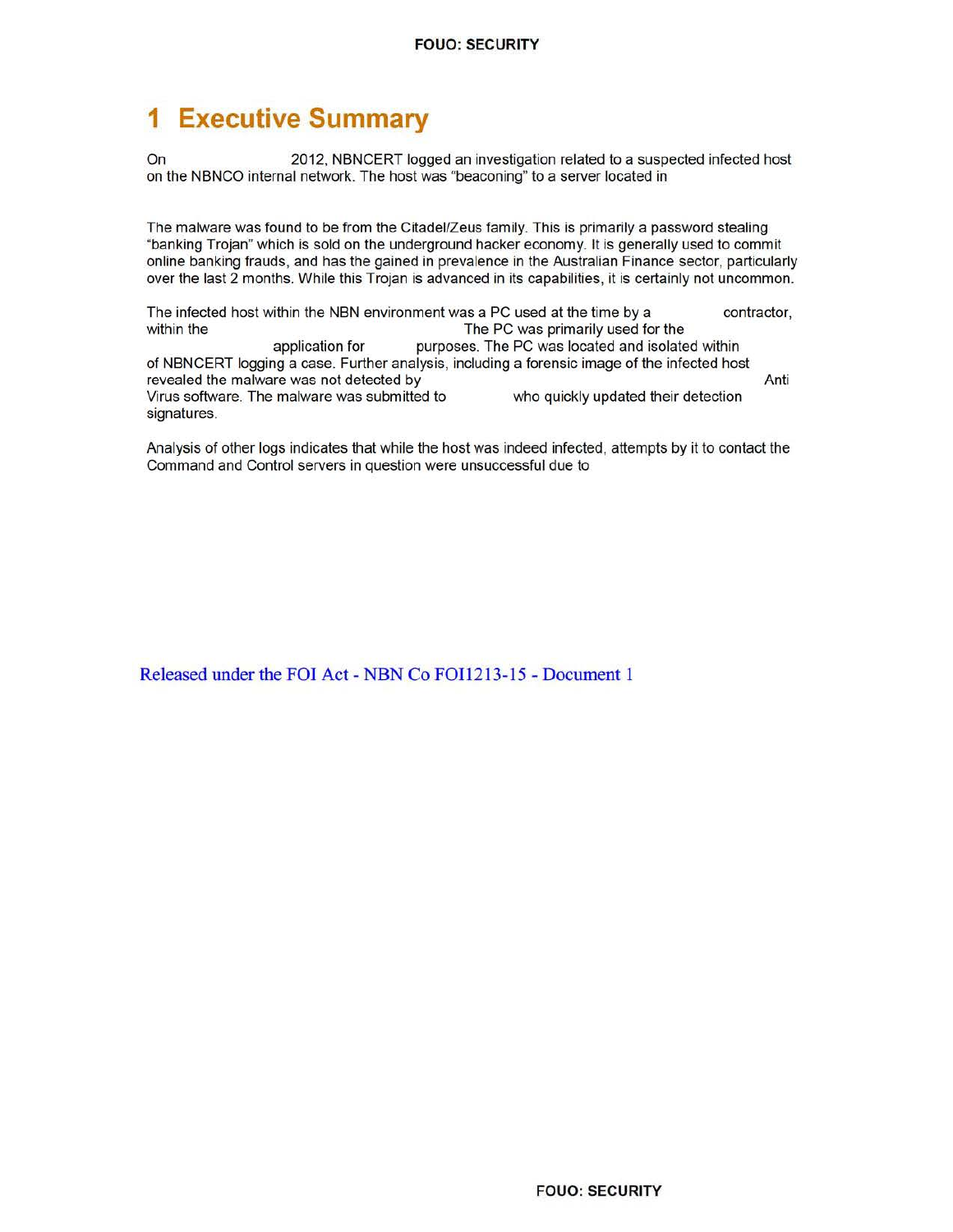## **1 Executive Summary**

On 2012, NBNCERT logged an investigation related to an infected host on the NBNCO **guest wireless network.** 

The malware on the infected host is from the Torpig trojan family, with roots thought to be from . Torpig is primarily a password stealing "banking Trojan". It is generally used to commit online banking frauds, and has been prevalent in the Australian Finance sector since around 2005. While this Trojan is advanced in its capabilities, it is certainly not uncommon.

Released under the FOI Act- NBN Co FOI1213-15- Document 2